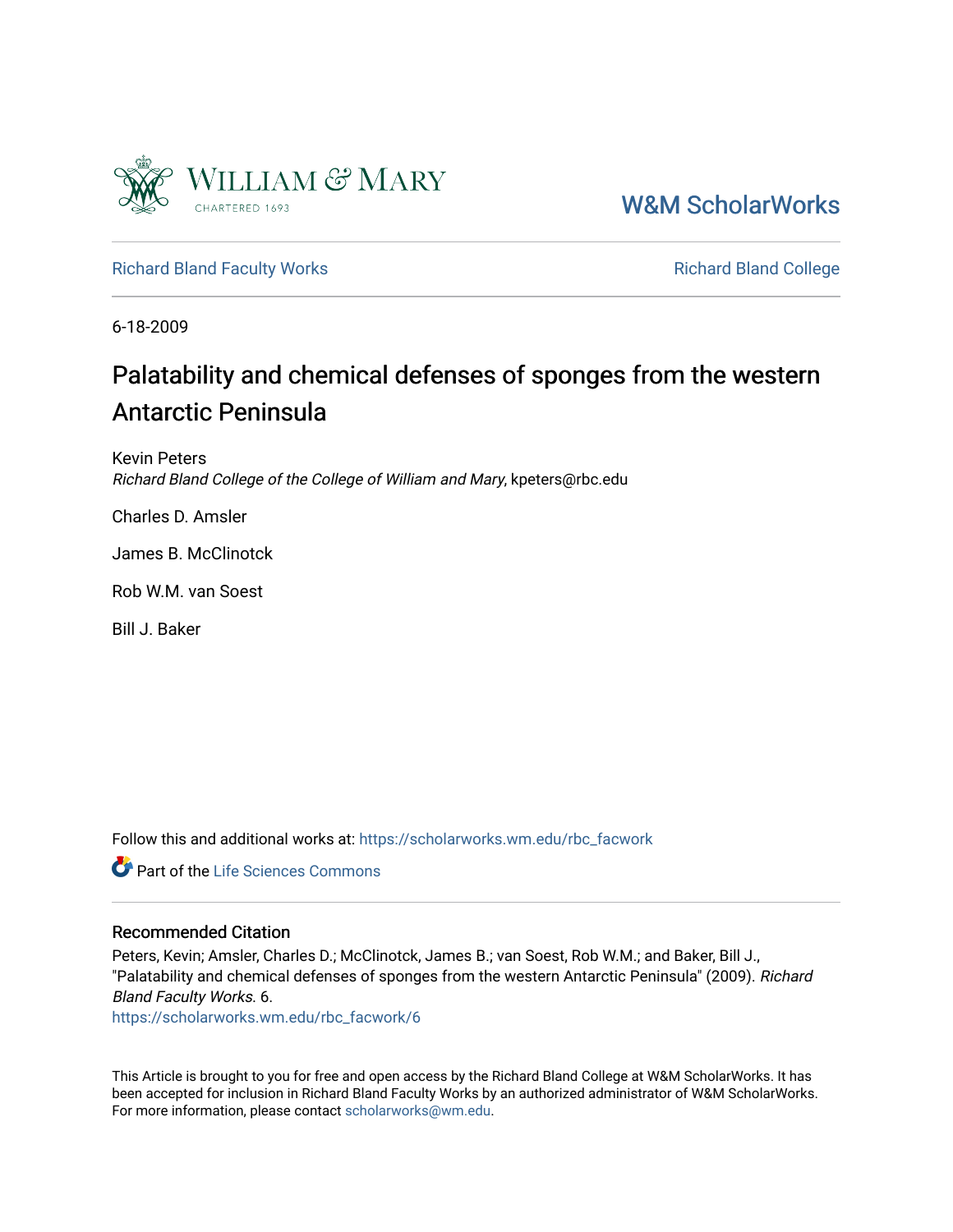Palatability and chemical defenses of sponges from the western Antarctic Peninsula

Author(s): Kevin J. Peters, Charles D. Amsler, James B. McClintock, Rob W. M. van Soest and Bill J. Baker

Source: Marine Ecology Progress Series , Vol. 385 (June 18 2009), pp. 77-85

Published by: Inter-Research Science Center

Stable URL:<https://www.jstor.org/stable/10.2307/24873423>

# **REFERENCES**

Linked references are available on JSTOR for this article: [https://www.jstor.org/stable/10.2307/24873423?seq=1&cid=pdf](https://www.jstor.org/stable/10.2307/24873423?seq=1&cid=pdf-reference#references_tab_contents)[reference#references\\_tab\\_contents](https://www.jstor.org/stable/10.2307/24873423?seq=1&cid=pdf-reference#references_tab_contents) You may need to log in to JSTOR to access the linked references.

JSTOR is a not-for-profit service that helps scholars, researchers, and students discover, use, and build upon a wide range of content in a trusted digital archive. We use information technology and tools to increase productivity and facilitate new forms of scholarship. For more information about JSTOR, please contact support@jstor.org.

Your use of the JSTOR archive indicates your acceptance of the Terms & Conditions of Use, available at https://about.jstor.org/terms



Inter-Research Science Center is collaborating with JSTOR to digitize, preserve and extend access to Marine Ecology Progress Series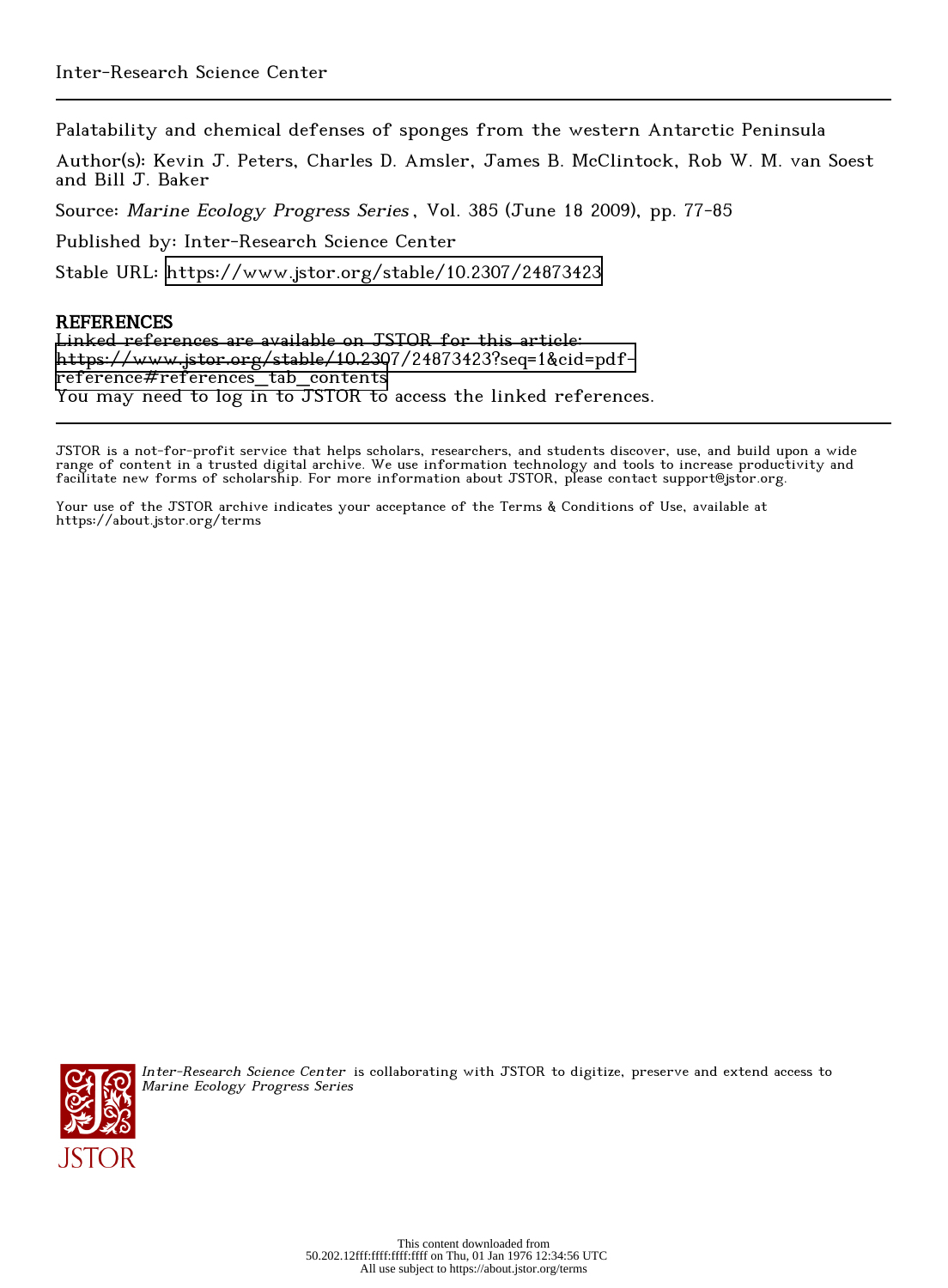**Vol. 385: 77–85, 2009**



# **Palatability and chemical defenses of sponges from the western Antarctic Peninsula**

**Kevin J. Peters1,\*, Charles D. Amsler1 , James B. McClintock1 , Rob W. M. van Soest2 , Bill J. Baker3**

**1 Department of Biology, University of Alabama at Birmingham, 1300 University Blvd., Birmingham, Alabama 35294-1170, USA 2 Zoological Museum of the University of Amsterdam, PO Box 94766, 1090 GT Amsterdam, The Netherlands 3 Department of Chemistry, University of South Florida, 4202 East Fowler Ave., Tampa, Florida 33620-5240, USA**

ABSTRACT: The present study surveyed the palatability of all sponge species that could be collected in sufficient quantities in a shallow-water area along the western Antarctic Peninsula. Of 27 species assayed, 78% had outermost tissues that were significantly unpalatable to the sympatric, omnivorous sea star *Odontaster validus*. Of those species with unpalatable outer tissues, 62% had inner tissues that were also unpalatable to the sea stars. Sea stars have often been considered as the primary predators of sponges in other regions of Antarctica, and their extra-oral mode of feeding threatens only the outermost sponge tissues. The observation that many of the sponges allocate defenses to inner tissues suggests the possibility that biting predators such as mesograzers, which could access inner sponge layers, may also be important in communities along the Antarctic Peninsula. In feeding bioassays with extracts from 12 of the unpalatable species in artificial foods, either lipophilic or hydrophilic extracts were deterrent in each species. These data indicate an overall level of chemical defenses in these Antarctic sponges that is comparable to, and slightly greater than, that found in a previous survey of tropical species.

KEY WORDS: Chemical defenses · Sponge · Antarctica · Predation · Optimal defense theory

*Resale or republication not permitted without written consent of the publisher*

## **INTRODUCTION**

Sponges are abundant and ecologically dominant members of the Antarctic benthos that occur across a broad range of depths and are often characterized by circumpolar distributions (McClintock et al. 2005). Being sessile, sponges are at a distinct disadvantage when compared to motile organisms in terms of their ability to seek refuge or move away from threats that can include spatial competition (Engel & Pawlik 2000), fouling (Tsoukatou et al. 2007), or predation. Consequently, sponges and other groups of sessile marine invertebrates have evolved alternate modes of defense, including the incorporation of physical defenses (Chanas & Pawlik 1995, Huang et al. 2008) and/or the production of defensive secondary metabolites (Pawlik et al. 1995, Assmann et al. 2000, Kubanek et al. 2000, McClintock & Baker 2001, Furrow et al. 2003).

Marine predator–prey relationships have been interpreted within the context of several ecological theories (Cronin 2001, Amsler & Fairhead 2006). One of these is the optimal defense theory (ODT). The ODT considers variations in defenses within organisms and, assuming these defenses invoke some fitness cost to the organism, predicts when and where defenses will be allocated in lieu of internal competition for resources for growth and defense (Rhoades 1979). In an environment in which the predation risk is absent or low, the ODT predicts that there would be no benefit to producing defenses; however, in an environment in which predation risk is high, the cost of the defense could be outweighed by the benefit of being protected. If the probability of attack is high, the ODT predicts that defenses will be under strong positive selection. Conversely, if the cost of producing the defense is greater than the benefit obtained, then the ODT predicts that

\*Email: kpeters@uab.edu © Inter-Research 2009 · www.int-res.com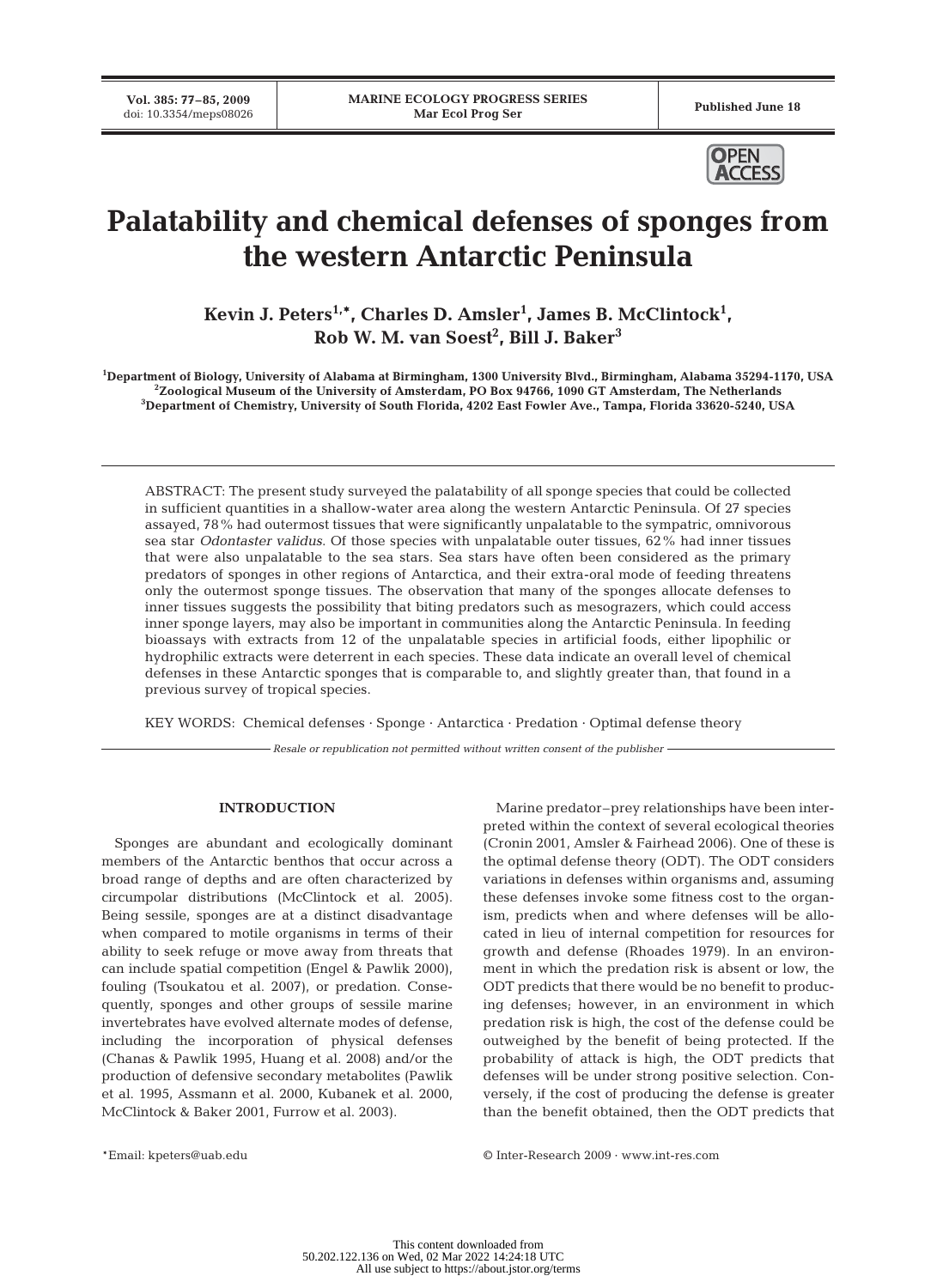selection will favor the production of fewer defenses. At the level of the individual, ODT predicts that defenses will be allocated in higher concentrations to the most vulnerable and/or valuable tissues. This will vary between prey, depending on the type of predators influencing the evolution of defenses in the prey.

The shallow, nearshore waters of the Antarctic Peninsula are characterized by a rich and diverse benthos (Brand 1974, Barnes & Brockington 2003, Barnes 2005). The predominant predators of benthic marine sponges in this and other regions of Antarctica are sea stars (Dayton et al. 1974, McClintock et al. 2005), with an abundance of omnivorous sea star species that include sponges among a broad array of prey, as well as strictly spongivorous species (Dearborn 1977, McClintock 1994).

As sea stars are the dominant predators of Antarctic sponges they are likely the primary driving force in the evolution of anti-predator defenses. Accordingly, sponge defenses would be predicted to be differentially allocated within sponges such that they most effectively deter sea stars from feeding upon them. The mode of feeding of sea stars is unique in that each arm is equipped with rows of chemosensory tube feet that, upon contact, facilitate an evaluation of prey palatability (Sloan 1980). If a potential prey is subsequently deemed acceptable, sea stars then extrude their cardiac stomach directly against the surface of the prey to initiate extra-oral digestion. This unique extra-oral mode of feeding results in sea stars encountering only the outer surfaces of prey (Dearborn 1977). As such, the most vulnerable region of sponges attacked by sea stars is the exterior surface. Allocation of defenses to inner sponge tissues would not be an efficient utilization of resources, as sea stars encounter these regions of the sponge only after first digesting outer layers.

There are several different mechanisms by which sponges could be undesirable as food sources to predators. One possibility is found in the structural defenses that preclude predator access to palatable regions. This might be achieved by concentrating large, rigid spicules near the sponge exterior, preventing predators from accessing the softer layers beneath the spicules (van Alstyne & Paul 1992). While this could be an effective mechanism to deter predators, it also would require additional energy and resources to produce large protective spicules, in addition to possibly reducing surface area available to choanocytes that actively filter water and provide nutrition to the sponge. For sponges from the Gulf of Mexico and Caribbean Sea, studies have found little or no evidence of spicules providing significant feeding deterrence (Chanas & Pawlik 1995, Huang et al. 2008). Both of these studies utilized biting fish as predators. However, a study of temperate sponges found that spicules can significantly deter feeding from a hermit crab predator (Hill et al. 2005). In Antarctica, where sea stars are the primary predators on sponges (Dayton et al. 1974), spicules appear to be an unlikely mechanism of defense. This may be related to the ability of sea stars to extrude their cardiac stomachs and therefore to potentially digest tissue around the spicules (Dearborn 1977).

Low nutritional benefit to predators (Duffy & Paul 1992, Bullard & Hay 2002) and/or the presence of chemical compounds (Assmann et al. 2000, Becerro et al. 2001, Mahon et al. 2003, Amsler et al. 2005) may also influence predatory preferences for particular prey. As sea stars have to invest time and energy reserves in order to digest their prey, it is possible that poor-quality prey may not compensate for the investment in digestion. This may drive selection for the exploitation of high-quality prey. However, it is unlikely that this is the case in the Antarctic benthos where sponges have relatively high nutritional levels (particularly soluble protein; McClintock 1987).

Defensive secondary metabolites in marine sponges contribute to prey being unpalatable or may potentially inhibit digestive processes post-ingestion (Becerro et al. 1998). Chemical defenses are common in sessile marine organisms lacking external protective shells, including algae (Steinberg 1985, Amsler 2008) and invertebrates (Pawlik et al. 1995, Kubanek et al. 2000, Iken et al. 2002, Becerro et al. 2003, Mahon et al. 2003), and sponges are perhaps one of the most wellknown examples of invertebrate phyla known to exploit such defenses (Wilson et al. 1999, Assmann et al. 2000, McClintock & Baker 2001, Burns et al. 2003). As sponges qualitatively and quantitatively dominate Antarctic benthic communities below the algal zone (Barnes & Brockington 2003, Barnes 2005), an understanding of the factors that contribute to their defenses is particularly important for understanding the dynamics of these communities.

The goals of the present study were to test 3 general predictions concerning the relationship between sponges and their sea star predators in shallow, Antarctic coastal waters. These include: (1) most sponges will have outer tissues that are unpalatable to sympatric sea stars because these tissues are continuously exposed to predation and (2) the inner tissues of sponges with unpalatable outer tissues will be palatable to sea stars. This is because sea stars have an extra-oral mode of predation that should restrict their predation on sponges through the outer tissues alone and remove selection of allocation of defenses to internal tissues. (3) Secondary metabolite chemistry should have a substantial role in the provision of defenses in sponges subjected primarily to sea star spongivory.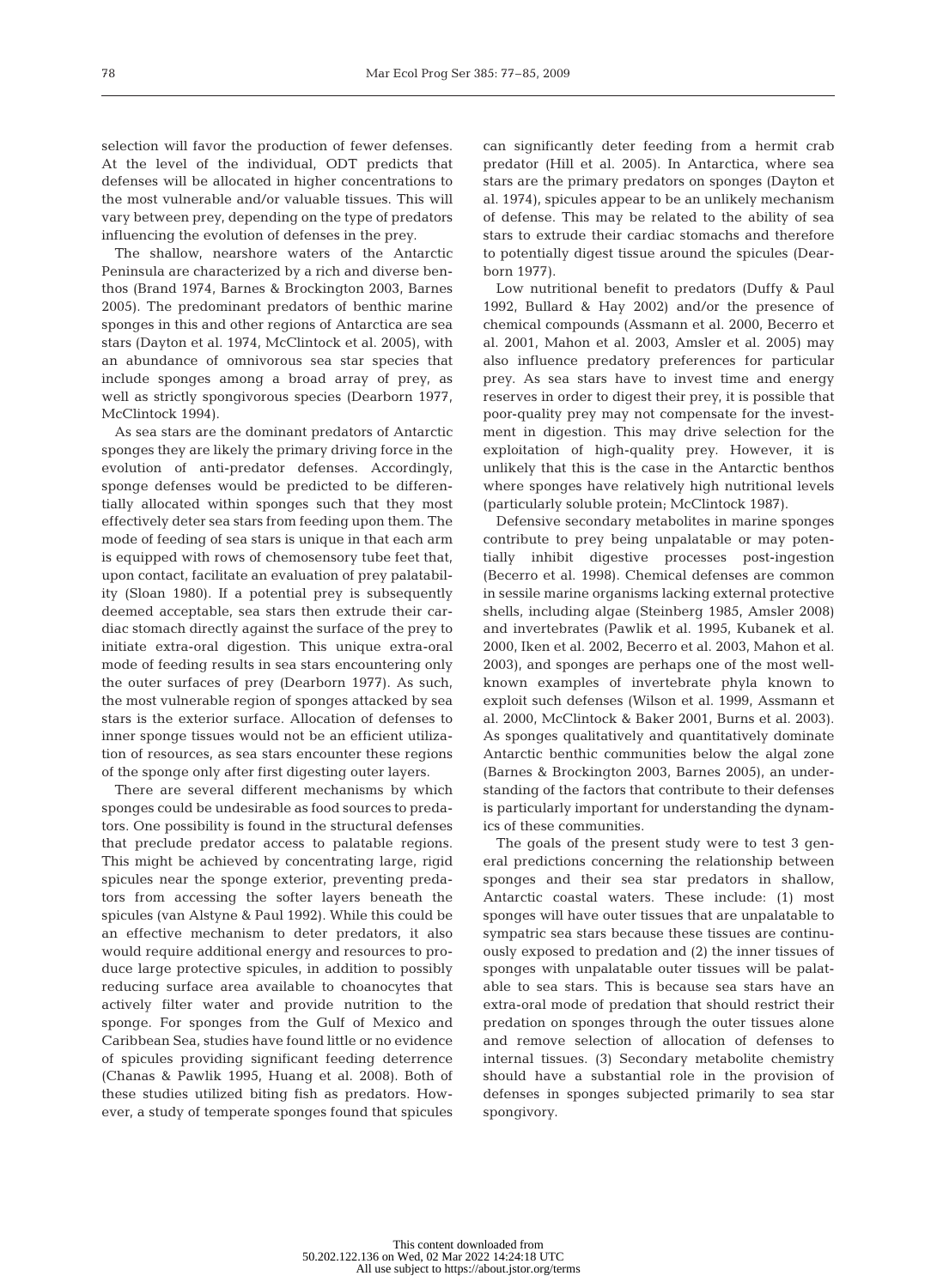## **MATERIALS AND METHODS**

**Collections.** Multiple individuals of each sponge species were collected by hand using SCUBA from subtidal waters from numerous locations within 3.5 km of Palmer Station, Anvers Island, Antarctica (64°46.5'S, 64°03.3'W; cf. Amsler et al. [1995] for map) during 2 successive field seasons (January to May 2003 and February to June 2004). Sponges ranging in mass from 10s of grams to several kilograms were collected from hard-bottom substrates at depths of 5 to 39 m. Macroalgae dominated many of the sponge collecting sites, although some had vertical cliffs and overhangs where macroalgae covered <100% of the benthos. In these areas the majority of the sponges were found. In order to assess the percentage of palatable versus unpalatable species with an unbiased experimental design, every demosponge species that was encountered was collected for analysis. Sponges were returned immediately to the laboratory and sorted into distinct species. Voucher photographs and specimens are maintained at the University of South Florida.

**Outer versus inner fresh tissue bioassays.** In order to test the palatability of the fresh outer sponge layers, a small (approximately  $0.5\,$  cm $^3)$  piece of sponge was excised using a single-edge razor from the outer surface of each individual. Each sponge was then dissected to expose its approximate center (for mounding species), and a similarly sized piece of tissue was excised from this central region. Each individual sponge was used as the source of only a single piece each of internal and external tissue for feeding assays. Encrusting species and tubular species had internal tissue taken from areas furthest from the exterior, where predators would encounter them, although some species were not amenable to separation of outer tissue from inner tissue due to the close proximity of both tissues. These sponge pieces were then presented to the sympatric omnivorous (including sponge prey) sea star *Odontaster validus* following the methods described in McClintock & Baker (1997).

Prior to feeding assays, *Odontaster validus* were placed in ambient flow-through seawater tanks for no less than 24 h before being used in any feeding assay. The maintenance diet consisted of control artificial food pellets. When held in aquaria, *O. validus* move up the interior wall until they reach the surface and extend 1 or more arms along the air–water interface. This provided access to the oral side of arms, the chemosensory tube feet of which line the ambulacral groove. Excised sponge pieces from the exterior surface of sponges were presented to *O. validus* equidistant between the oral opening and the arm tip such that the outer surface of the sponge cube (pinacoderm) was in direct contact with the chemosensory tube feet. The behavioral feeding response of the sea star was then noted as an acceptance when the potential food item was carried to the oral opening and held there for extra-oral digestion. A rejection response was considered any response other than this acceptance behavior. The most common rejection behaviors observed included moving the potential food item out of the ambulacral groove and off the side of the arm, retracting the tube feet and letting the potential food item drift away, or moving the potential food item away from the mouth towards the arm tip and then releasing it. Responses occurred within the first minute of presentation the majority of the time; however, items were left on the ambulacral groove for 5 min before a rejection was noted.

Once a sea star either accepted or rejected the fresh sponge tissue, an artificial food pellet was presented to the sea star as a control. The control food consisted of a 2% alginate matrix infused with 5% (dry wt) lyophilized, powdered krill in sea water (McClintock et al. 2003, 2004). The alginate and krill combination was gelatinized using  $1 M$  cold  $CaCl<sub>2</sub>$ , and pellets similar in size to the excised sponge pieces were presented to the sea star. Once the outer sponge tissue had been assayed, the tissue excised from the interior of the sponge was assayed in exactly the same manner. Sea star feeding bioassay sample sizes were up to 16 individual sponges of a given species, but the number was lower if fewer individuals of a given sponge species were collected. One species was assayed twice to include 2 morphotypes that were distinct in the field. Responses were similar independent of whether the item being assayed was fresh sponge tissue or artificial food pellet. Each food item was presented to a separate sea star, and no sea star was used multiple times in fresh-tissue or artificial-food assays that would be statistically compared with one another.

**Extract bioassays.** Twelve of the sponge species that were found to be unpalatable as fresh tissue were used in extract bioassays following methods previously described in McClintock et al. (2003, 2004). Once the sponges had been dissected as described above, both inner and outer tissues were combined, weighed, frozen and lyophilized, and then re-weighed in preparation for chemical extraction. A lipophilic crude extract was prepared using 3 changes of 1:1 dichloromethane:methanol. Immediately following the lipophilic extraction, a hydrophilic crude extract was prepared from the previously extracted tissue using 3 changes of 1:1 methanol:water. Crude extracts were then dried under reduced pressure and weighed, providing the yield of extract per mass of dry sponge.

The dried extracts were added to the control food noted in the previous section (5% dried krill in 2% alginate marine solution) in the following manner. The extracts were solubilized in a minimal amount of solvent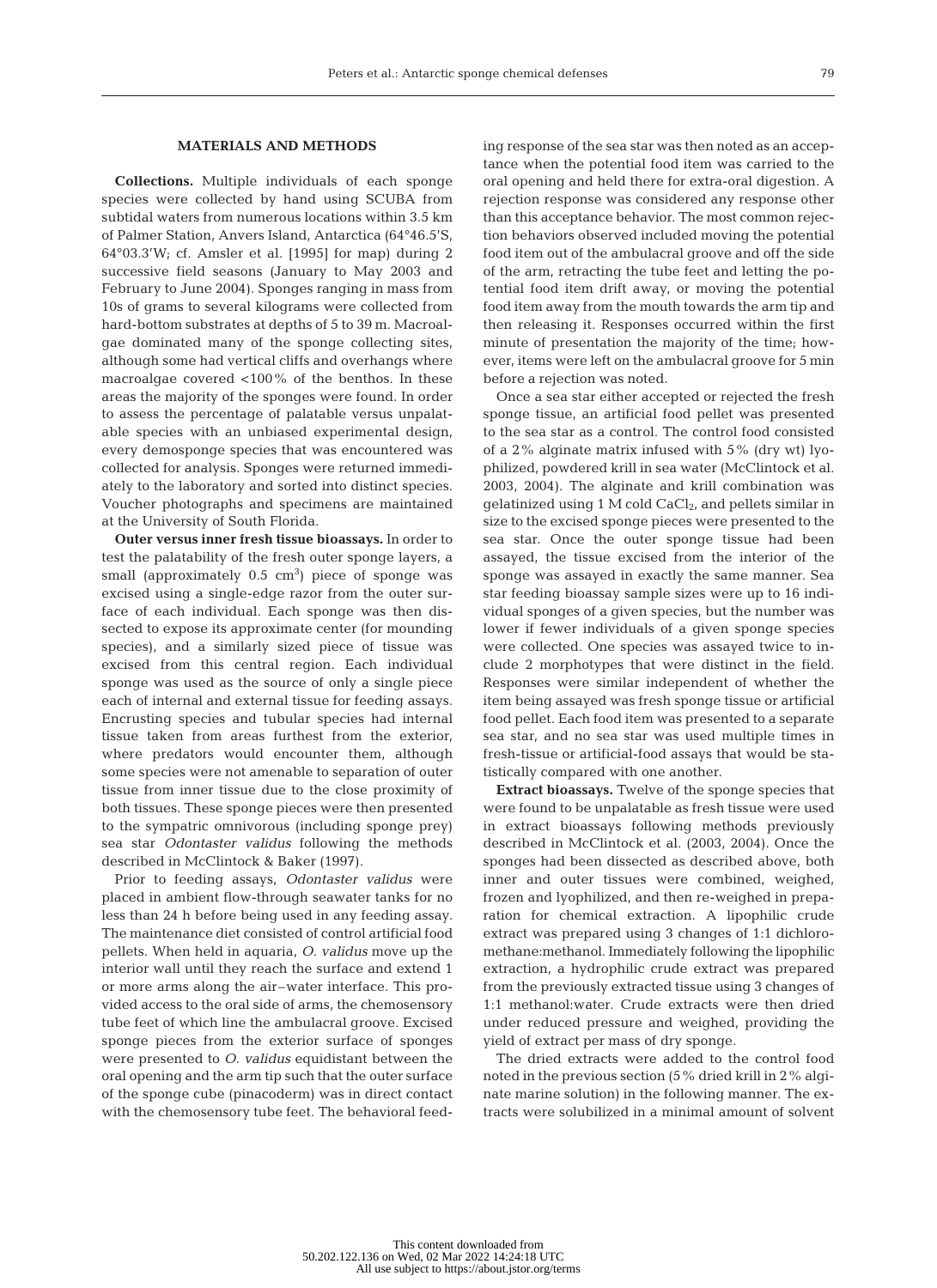before being added to the dried krill such that the extract concentration on the final krill pellet equaled the extract concentration naturally found in the sponge on a wet weight basis. The krill coated with extract was dried under reduced pressure, added to a 2% alginate solution, and thoroughly mixed. To gelatinize the mixture, 1 M cold  $CaCl<sub>2</sub>$  was added. Solvent controls treated with the same volume of solvents used to solubilize the extract, as well as the 5% krill and 2% alginate, were also prepared. Artificial food pellets were  $cut$  into blocks (approximately  $0.5 \text{ cm}^3$ ) using a singleedge razor.

Experimental and solvent control pellets were presented to sea stars as given above for fresh tissue feeding assays. Non-solvent-treated control food pellets were prepared as above and used as satiation controls. Only feeding assays in which the satiation control was accepted were included in statistical analysis. Once 12 replicates were successfully completed, the acceptance rate of the extract-containing pellets was compared to the acceptance rate of the solvent control pellets. For any given sponge, pellets containing lipophilic extracts were always tested in sequence first, and, only if accepted, were the pellets containing hydrophilic extract tested.

**Statistical analysis.** Fisher's exact tests were performed using Vassar Stats (http://faculty.vassar.edu/ lowry/VassarStats.html) to determine which outer and/or inner layers of sponges were rejected significantly more often than controls, as well as which of those unpalatable sponges contained crude organic extracts that were unpalatable.

## **RESULTS**

Twenty-seven sponge species were collected in sufficient numbers ( $n \geq 3$ ) for statistical analysis with 1 additional species having only 1 individual collected. The majority (18 species) were of the order Poecilosclerida, with species of the orders Hadromerida, Halichondrida (2 species), Haplosclerida (4 species) and Dendroceratida also being present (Table 1). Individuals representing 1 unknown sponge species were also included. Taxonomic identification was not possible for this species due to the loss of voucher material.

#### **Outer versus inner fresh tissue bioassays**

Of the 27 sponge species that had fresh outer tissue presented to *Odontaster validus* in feeding bioassays, 21 (78%) were significantly rejected ( $p \le 0.05$ ; Fig. 1). In 13 of these 21 (62%), the result was highly significant (p  $\leq$  0.01). Two additional species (7%) displayed apparent trends towards being unpalatable, but the sample sizes were too small for these to be statistically signifi-

Table 1. Taxonomy of identified sponges

| <b>Species</b>                                          | Order           | Suborder      | Family          | Subfamily         |
|---------------------------------------------------------|-----------------|---------------|-----------------|-------------------|
| Artemisina plumosa lipochela Hentschel, 1914            | Poecilosclerida | Microcionina  | Microcionidae   | Ophlitaspongiinae |
| Artemisina sp. Vosmaer, 1885                            | Poecilosclerida | Microcionina  | Microcionidae   | Ophlitaspongiinae |
| Cladocroce gaussiana (Hentschel, 1914)                  | Haplosclerida   | Haplosclerina | Chalinidae      |                   |
| Clathria (Axosuberites) flabellata (Topsent, 1916)      | Poecilosclerida | Microcionina  | Microcionidae   | Microcioninae     |
| Clathria (Axosuberites) nidificata (Kirkpatrick, 1907)  | Poecilosclerida | Microcionina  | Microcionidae   | Microcioninae     |
| Crella sp. Gray, 1867                                   | Poecilosclerida | Myxillina     | Crellidae       |                   |
| Dendrilla membranosa (Pallas, 1766)                     | Dendroceratida  |               | Darwinellidae   |                   |
| Haliclona (Gellius) rudis (Topsent, 1901)               | Haplosclerida   | Haplosclerina | Chalinidae      |                   |
| Haliclona sp. Grant, 1836                               | Haplosclerida   | Haplosclerina | Chalinidae      |                   |
| Haliclonissa verrucosa Burton, 1932                     | Haplosclerida   | Haplosclerina | Niphatidae      |                   |
| Homaxinella balfourensis (Ridley & Dendy, 1887)         | Hadromerida     |               | Suberitidae     |                   |
| Hymeniacidon fernandezi Thiele, 1905                    | Halichondrida   |               | Halichondriidae |                   |
| Hymeniacidon torquata Topsent, 1916                     | Halichondrida   |               | Halichondriidae |                   |
| Iophon unicorne Topsent, 1907                           | Poecilosclerida | Microcionina  | Acarnidae       |                   |
| Isodictya aff. cactoides (Kirkpatrick, 1908)            | Poecilosclerida | Mycalina      | Isodictyidae    |                   |
| Isodictya antarctica (Kirkpatrick, 1908)                | Poecilosclerida | Mycalina      | Isodictyidae    |                   |
| Isodictya erinacea (Topsent, 1916)                      | Poecilosclerida | Mycalina      | Isodictyidae    |                   |
| Isodictya kerguelenensis (Ridley & Dendy, 1886)         | Poecilosclerida | Mycalina      | Isodictyidae    |                   |
| Isodictya lankesteri (Kirkpatrick, 1907)                | Poecilosclerida | Mycalina      | Isodictyidae    |                   |
| Kirkpatrickia variolosa (Kirkpatrick, 1907)             | Poecilosclerida | Myxillina     | Hymedesmiidae   |                   |
| Latrunculia (Latrunculia) apicalis Ridley & Dendy, 1886 | Poecilosclerida | Latrunculina  | Latrunculiidae  |                   |
| Lissodendoryx (Ectyodoryx) ramilobosa (Topsent, 1916)   | Poecilosclerida | Myxillina     | Coelsphaeridae  |                   |
| Mycale (Oxymycale) acerata Kirkpatrick, 1907            | Poecilosclerida | Mycalina      | Mycalidae       |                   |
| Myxodoryx hanitschi (Kirkpatrick, 1907)                 | Poecilosclerida | Myxillina     | Hymedesmiidae   |                   |
| Phorbas areolatus (Thiele, 1905)                        | Poecilosclerida | Myxillina     | Hymedesmiidae   |                   |
| Tedania (Tedaniopsis) charcoti Topsent, 1913            | Poecilosclerida | Myxillina     | Tedaniidae      |                   |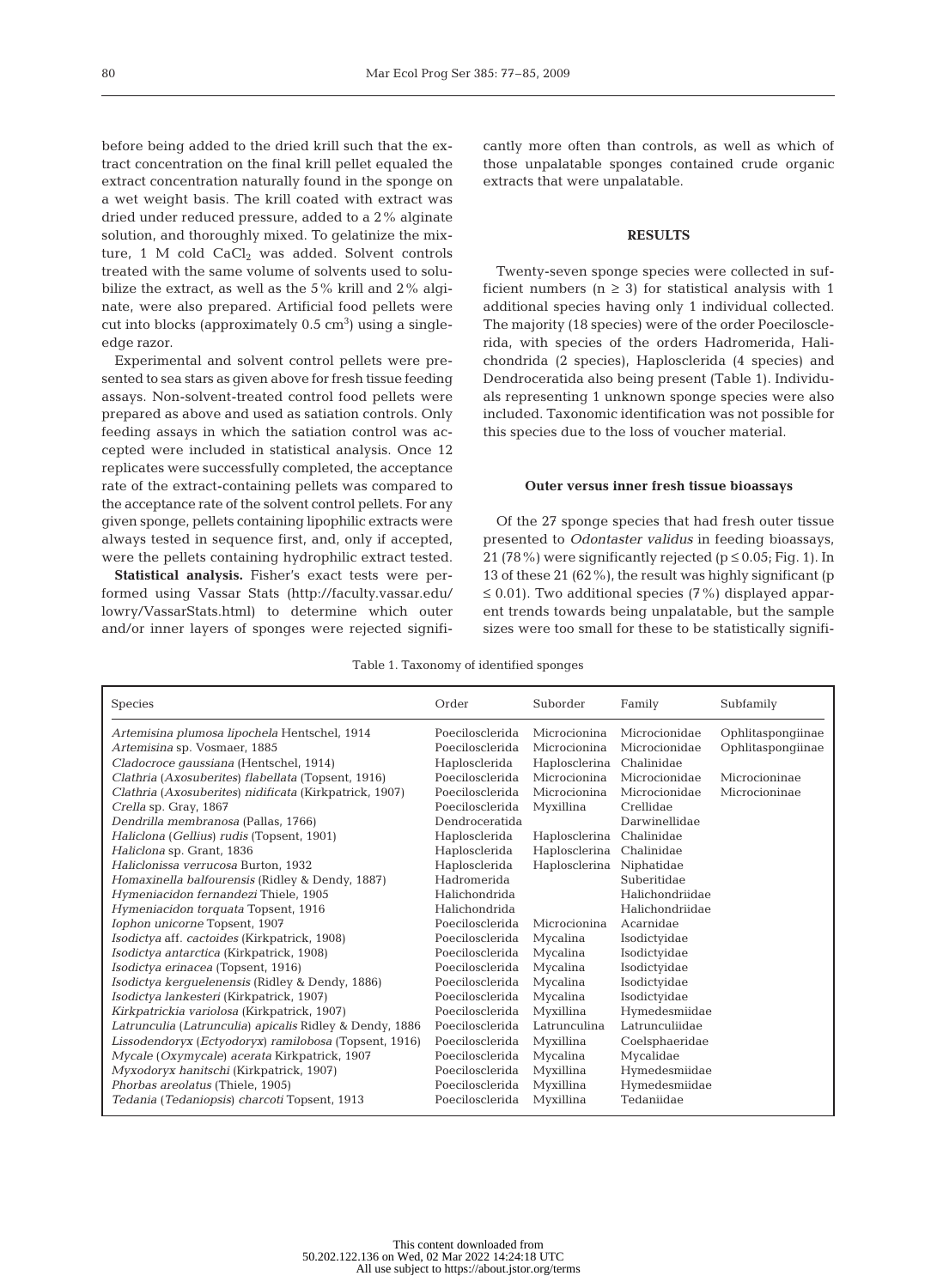cant. The Fisher's exact test has little power when there are a small number of replicates. Two of the sponges were not amenable to separation of inner and outer layers. Of the remaining 25 sponge species that had inner tissues presented to *O. validus*, 14 of these (56%) had their inner tissue significantly rejected.

Of the 21 sponge species that were significantly rejected on the basis of outer tissue, 8 (38%) had inner



each set of columns, with each species having equal outer and inner tissue replicates. *Haliclona* sp. and *Homaxinella balfourensis* only had outer tissue presented to sea stars. All species with 3 or more replicates were analyzed for statistical differences between acceptance of sponge tissue and control (Fisher's exact test);  $^*p \le 0.05$ ,  $^{**}p \le 0.01$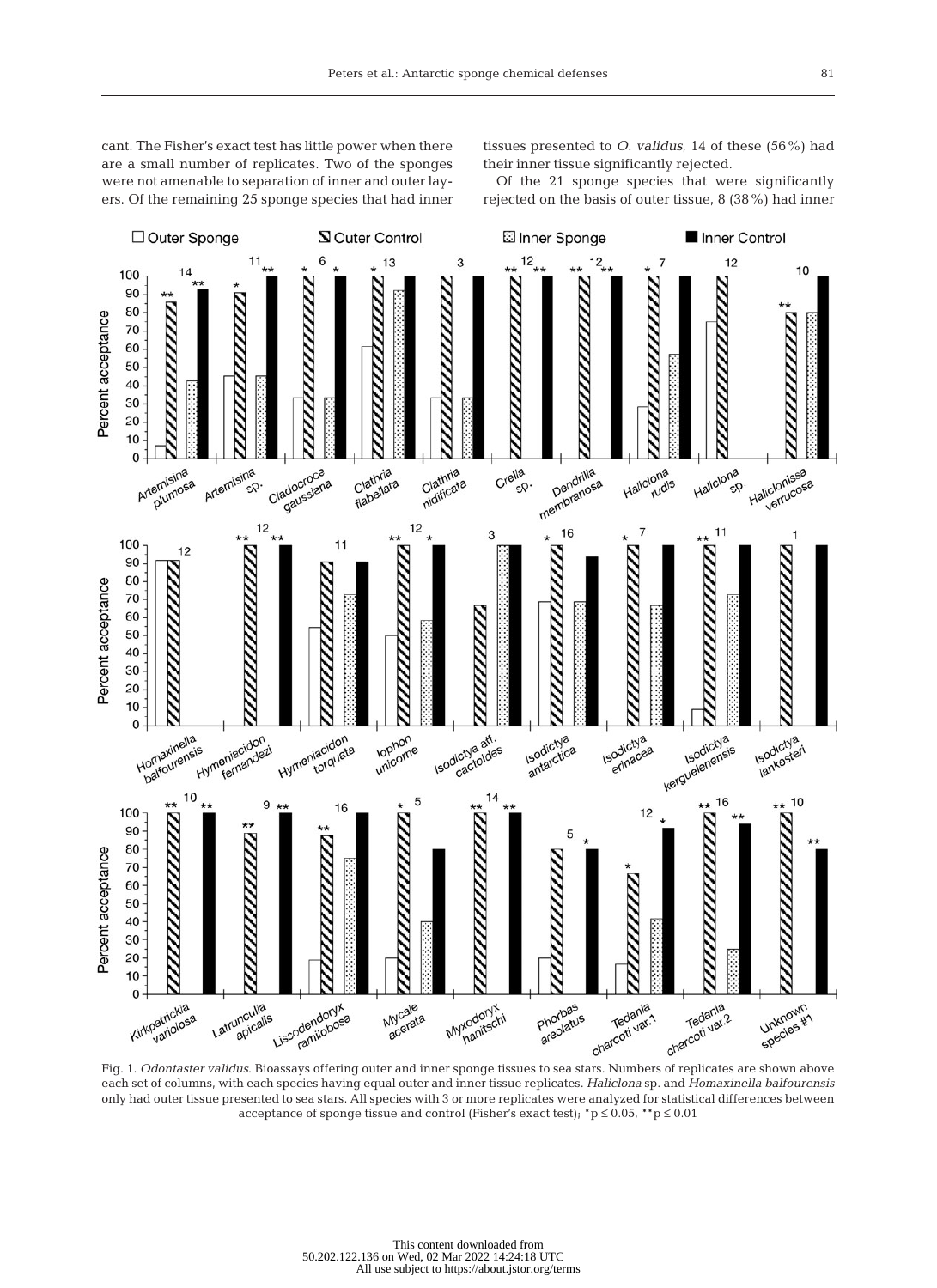tissues not significantly rejected by *Odontaster validus* (Table 1). One sponge (*Phorbas areolatus*) had its inner tissue significantly rejected  $(p = 0.0238)$ , while its outer tissue was not significantly rejected  $(p = 0.1032)$ . Only 5 replicates of this species were tested, and, out of these 5 outer samples, 4 of them were rejected, but with the small sample size, this was an insignificant result. Four species, including *P. areolatus*, had pvalues close to being significant, with the inner layer almost being significant in 3 other cases (*Haliclona rudis*, *Isodictya antarctica* and *Lissodendoryx ramilobosa*), although the small number of replicates did not appear to be as great a factor in these 3 other cases  $(n \ge 7$  in all cases). These species had individuals with defenses present in inner or outer tissues, but when the individuals are grouped together, the tissues were not found to be significantly defended.

#### **Extract bioassays**

Given the time constraints in the field, only 12 of the 21 sponge species that had fresh tissue rejected could be included in extract bioassays. The extracts for these 12 species were the first available, and no selection was involved in determining in which order to analyze the extracts. These 12 sponges consisted of 7 species that had both outer and inner tissues rejected; 4 that had outer, but not inner, tissues rejected; and 1 species (*Phorbas areolatus*) that had inner, but not outer, tissue rejected. Either lipophilic or hydrophilic extracts of all 12 species were rejected in sea star feeding bioassays when compared to solvent controls (Fig. 2). Lipophilic extracts were significantly rejected ( $p \le 0.05$ ) for 10 of the 12 species (83%). Lipophilic extracts from the remaining 2 species (*P. areolatus* and *Isodictya antarctica*) were not significantly rejected  $(p = 0.0775$  for both). Both of these species had their hydrophilic extracts subsequently assayed and both of these demonstrated highly significant ( $p \le 0.01$ ) levels of pellet rejection.

### **DISCUSSION**

This survey examined the incidence of unpalatability among a broad suite of demosponges from the western Antarctic Peninsula to the ubiquitous, sympatric, omnivorous sea star *Odontaster validus*. Although the present study included only approximately 8% (30 of 352 species; McClintock et al. 2005) of the total demosponge fauna of Antarctica, it encompassed all of the shallowwater demosponges that could be collected in sufficient quantities for bioassays in the vicinity of Anvers Island along the central western Antarctic Peninsula.

In Antarctica, sea stars are the dominant predators of sponges and other benthic macroinvertebrates (Dayton et al. 1974, Dearborn 1977). *Odontaster validus* is one of the most abundant sea stars along the western Antarctic Peninsula (Stanwell-Smith & Clarke 1998, Peck et al. 2008), including the region immediately surrounding Palmer Station (K. Peters, C. Amsler, J. McClintock pers. obs.). The vast majority (78%) of the sponges assayed in the present study had outer tissues that were unpalatable to *O. validus*, and additional species that could only be assayed with relatively small sample sizes displayed strong trends toward being unpalatable. One mechanism by which sponges may render themselves unpalatable is through the production of physical defenses such as spicules. However, this prospective defense mechanism has been



12 for all species). Lipophilic extracts were always offered first and only if they were not significantly rejected were hydrophilic extracts offered. Asterisks indicate significant difference between extract and control (Fisher's exact test); \*p ≤ 0.05, \*\*p ≤ 0.01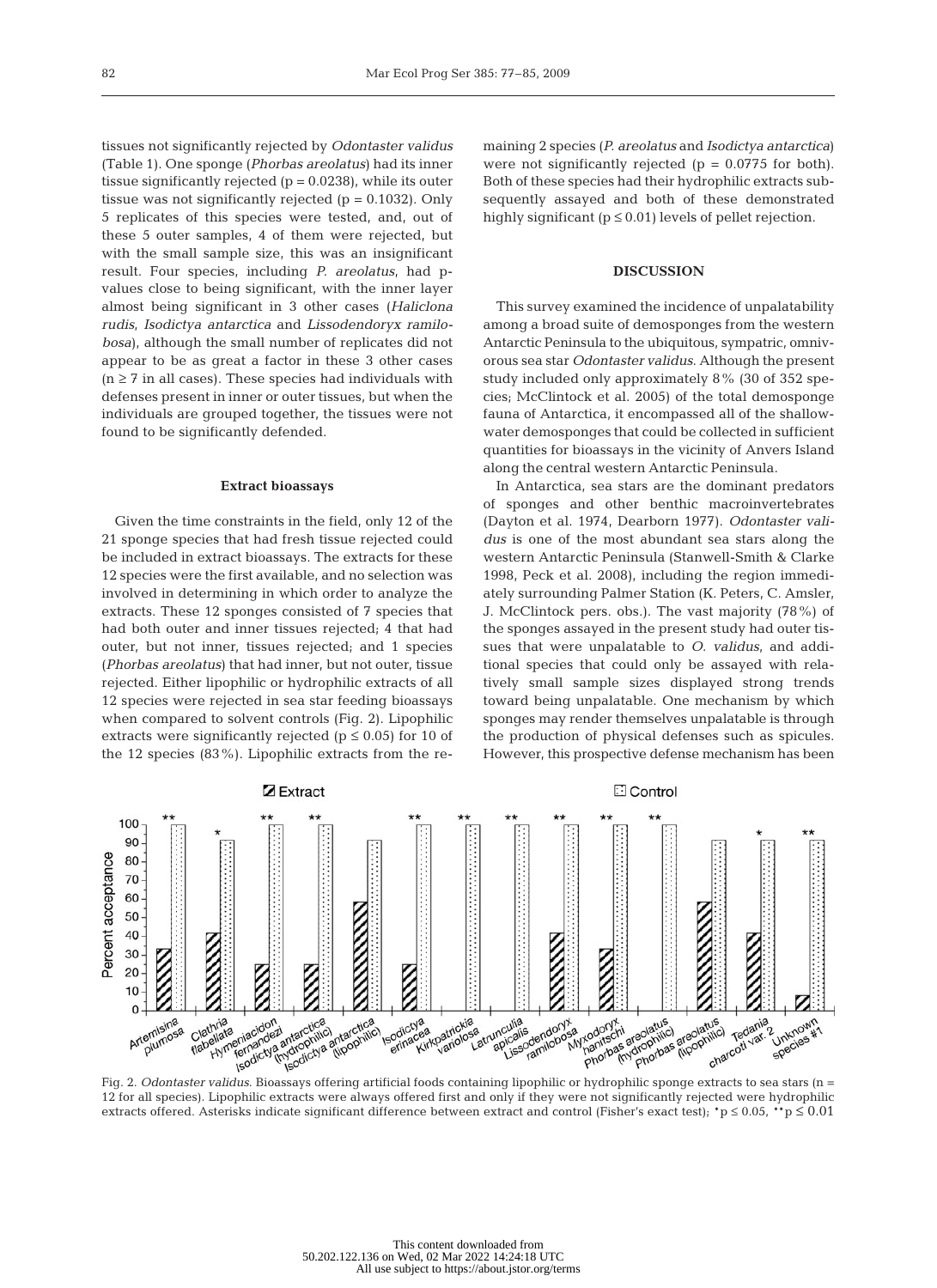83

demonstrated to have variable results (Chanas & Pawlik 1995, Hill et al. 2005, Huang et al. 2008) and does not appear to be a likely method in an environment where sea stars are the dominant predators and should be able to bridge such physical defenses during predation. Another mechanism that could discourage predation is that sponges are poor-quality prey that lack sufficient nutrients to make them worth consuming (Duffy & Paul 1992, Bullard & Hay 2002). While no nutritional value measurements of the sponges were made in our study, nutritional compositions of sponges from McMurdo Sound, Antarctica (77° 51' S, 164° 40' E) have been gathered previously (McClintock 1987). Five species examined in this previous study from McMurdo Sound are also represented among the sponges in the present study. All 5 had outer tissues rejected by *O. validus* and had total protein levels ranging from 28 to 56% dry weight. With such a wide range of protein values, a small sample size of sponges, and distinct geographic differences between the 2 study regions, it is not possible to rigorously evaluate whether there is a relationship between nutritional content and palatability in these sponges. The protein levels reported in McClintock (1987) are in the same range as those reported by Chanas & Pawlik (1995) for Caribbean sponges, although the data were reported differently (gravimetric vs. volumetric), because the ecologically relevant predators have different feeding methods. A similar analysis examining the chemical defenses of a broad suite of marine macroalgae on the western Antarctic Peninsula found no correlation between algal nutritional value (Peters et al. 2005) and palatability (Amsler et al. 2005).

Differences in methodologies between the present study and previous studies make direct comparisons problematic. Previous studies of defenses in multiple sponge species have tested sponge spicules and extracts imbedded in food pellets (Chanas & Pawlik 1995, Pawlik et al. 1995). As we employed fresh sponge tissues, this makes it difficult to make direct comparisons with these earlier studies. However, despite our subsampling extracts from only 12 of the 21 sponge species that were unpalatable, the fact that all 12 species displayed sea star deterrence in at least 1 extract (lipophilic or hydrophilic) supports our hypothesis that chemical defenses play a major role in determining patterns of sponge predation in Antarctica. With this information, we are able to compare the fresh outer tissue data to data reported from previous studies in which only the chemical aspect of defense was analyzed.

Previous studies have proposed a latitudinal gradient of chemical defenses in marine invertebrates, with these defenses being more prevalent in low latitude, tropical environments, as opposed to higher latitudes where the incidence of fish predators preying upon their tissues is certainly diminished (Bakus & Green 1974, Ruzicka & Gleason 2008). If this were the case, then it would be expected that a smaller percentage of marine invertebrates in Antarctica would invest in chemical defenses, or secondary metabolite defenses might be expected to be weak. However, the percentage of Antarctic peninsular sponges in our survey that were defended against sea stars (outer tissues: 78%) is slightly higher than a sponge survey conducted in the Caribbean Sea where 69% of the species were found to be chemically defended against fish (Pawlik et al. 1995). We are aware of no comparable surveys conducted at temperate latitudes or in other locations. However, the fact that there are similar levels of defenses in sponges from Antarctica and from tropical waters indicates that at present there is no evidence of a latitudinal gradient for sponge chemical defenses. Becerro et al. (2003) came to the same conclusion using different methodologies comparing congeners from temperate and tropical waters.

We know of no other studies at temperate, tropical, or polar latitudes that have examined differing levels of palatability between fresh tissues taken from the outer versus the inner central tissues of sponges; however, one previous study conducted with the sponge *Latrunculia apicalis* from McMurdo Sound, Antarctica, did detect a strong gradient of chemical defenses, with greater levels in the outermost tissue and then a sharp decline moving deeper into the sponge (Furrow et al. 2003). Extracts prepared from different layers of benthic macroinvertebrates from warmer waters have yielded conflicting results. In one study, differences between tissue layers in their palatability were not detected (Burns et al. 2003), while in other studies body tissues first encountered by predators were found to be regions of increased defenses (Avila & Paul 1997, Schupp et al. 1999). In all of these studies, the predominant predators on the sponges were fish, which are capable of biting through outer tissues and thus feeding on both inner and outer tissues.

Our analysis of the patterns of palatability between outer and inner sponge tissues facilitates a test of the predictions of the ODT. As sea stars feed via extra-oral digestion on the surfaces of their prey, this limits their encounter to the outer surfaces of sponges. Thus, defenses in sponges with sea star predators would be predicted (in accordance with the ODT) to be strongest in association with outer surfaces. We found that inner sponge tissues were palatable, while outer tissues were unpalatable in 8 of the 21 species examined. Therefore, 38% of the species examined met the predictions of the ODT. However, the other 13 sponge species (62%) did not adhere to the predictions of the ODT, and have inner tissues that are defended even though they appear to be at little risk of attack by sea star predators. While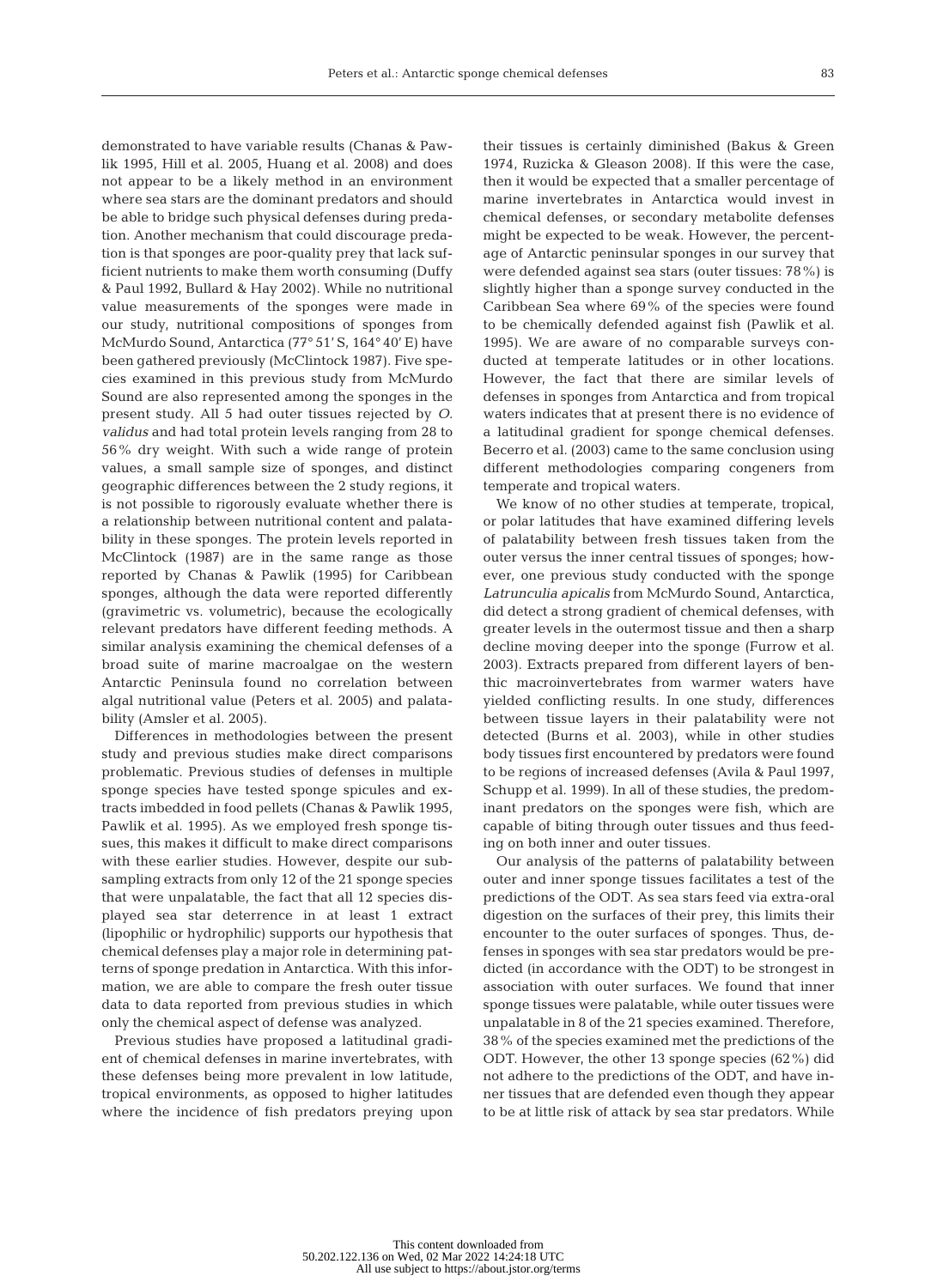38% of species following the ODT prediction is not trivial, that the other 62% is not following the ODT predictions suggests that there might be a problem with the theory or with its underlying assumptions as applied to this predator–prey system.

A possible explanation for the lack of some sponge species meeting the predictions of the ODT is that, unlike previous studies of sponge assemblages in McMurdo Sound (Dayton et al. 1969, 1974, Dayton & Oliver 1977), the marine communities that characterize the western Antarctic Peninsula are exposed to considerable densities of biting and/or burrowing sponge predators that are able to penetrate external defenses by burrowing or biting through defended outer tissues or exploiting oscula or ostia for access to feed on internal palatable tissues. One possibility is mesograzers, particularly amphipods, feeding on the sponges. Amphipods are a remarkably abundant component of shallow water communities on the Antarctic Peninsula, including Anvers Island and its environs (Iken et al. 1997, Graeve et al. 2001, Huang et al. 2007). In preliminary quantitative observations, we found that amphipods are common sponge associates and sometimes have sponge spicules in their guts (M. Amsler unpubl. obs.). The majority of these amphipod–sponge associations appear to occur within internal tissues, but it remains unknown how they gain access to internal regions. One possibility is that amphipods enter the large oscula some of the sponges possess, thereby bypassing the defenses in the external tissues. Conversely, if the amphipods are not driving the production of the internal defenses, these might be evolutionary relics from ancestral sponges that existed in seas where larger, biting predators that would have been able to access internal tissues were more common. Sponge tissues often include large and diverse microbial communities (Wilkinson 1978), and the presence of secondary metabolites might be produced by these microbes for purposes other than predation deterrence. It has recently been documented that the sponge-associated secondary metabolites do not inhibit bacterial growth of sympatric bacteria, but they do cause significant mortality in settling diatoms collected from the same environment (Peters et al. unpubl. data).

Our present study has demonstrated that many sponges (48% of 27 species examined) have evolved both external and internal defenses that may deter burrowing mesograzer predators such as amphipods. In summary, if sponges and other sessile invertebrates are subject to a mesograzer-dominated environment that includes sponge predators, then there may be selection to allocate chemical defenses to both external and internal tissues.

*Acknowledgements.* We are grateful to the numerous members of the Antarctic field teams for assistance with collections. This work would not have been possible without logistical support in Antarctica provided by the employees and subcontractors of Raytheon Polar Services Company. This research was facilitated by National Science Foundation awards to C.D.A. and J.B.M. (OPP-0125181) and to B.J.B. (OPP-0125152).

### LITERATURE CITED

- Amsler CD (ed) (2008) Algal chemical ecology. Springer, Berlin
- Amsler CD, Fairhead VA (2006) Defensive and sensory chemical ecology of brown algae. Adv Bot Res 43:1–91
- Amsler CD, Rowley RJ, Laur DA, Quetin LB, Ross RM (1995) Vertical distribution of Antarctic peninsular macroalgae: cover, biomass and species composition. Phycologia 34: 424–430
- ► Amsler CD, Iken K, McClintock JB, Amsler MO and others (2005) Comprehensive evaluation of the palatability and chemical defenses of subtidal macroalgae from the Antarctic Peninsula. Mar Ecol Prog Ser 294:141–159
- ► Assmann M, Lichte E, Pawlik JR, Köck M (2000) Chemical defenses of the Caribbean sponges *Agelas wiedenmayeri* and *Agelas conifera.* Mar Ecol Prog Ser 207:255–262
- ► Avila C, Paul VJ (1997) Chemical ecology of the nudibranch *Glossodoris pallida*: Is the location of diet-derived metabolites important for defense? Mar Ecol Prog Ser 150: 171–180
- ► Bakus GJ, Green G (1974) Toxicity in sponges and holothurians: a geographic pattern. Science 185:951–953
- ► Barnes DKA (2005) Changing chain: past, present and future of the Scotia Arc's and Antarctica's shallow benthic communities. Sci Mar 69:65–89
- ► Barnes DKA, Brockington S (2003) Zoobenthic biodiversity, biomass and abundance at Adelaide Island, Antarctica. Mar Ecol Prog Ser 249:145–155
- ► Becerro MA, Paul VJ, Starmer J (1998) Intracolonial variation in chemical defenses of the sponge *Cacospongia* sp. and its consequences on generalist fish predators and the specialist nudibranch predator *Glossodoris pallida*. Mar Ecol Prog Ser 168:187–196
- ► Becerro MA, Goetz G, Paul VJ, Scheuer PJ (2001) Chemical defenses of the sacoglossan mollusk *Elysia rufescens* and its host alga *Bryopsis* sp. J Chem Ecol 27:2287–2299
- ► Becerro MA, Thacker RW, Turon X, Uriz MJ, Paul VJ (2003) Biogeography of sponge chemical ecology: comparisons of tropical and temperate defenses. Oecologia 135:91–101
	- Brand TE (1974) Trophic interactions and community ecology of the shallow-water marine benthos along the Antarctic Peninsula. PhD thesis, University of California, Davis
	- Bullard SB, Hay ME (2002) Palatability of marine macro-holoplankton: nematocysts, nutritional quality, and chemistry as defenses against consumers. Limnol Oceanogr 47: 1456–1467
- ► Burns E, Ifrach I, Carmeli S, Pawlik JR, Ilan M (2003) Comparison of anti-predatory defenses of Red Sea and Caribbean sponges. I. Chemical defense. Mar Ecol Prog Ser 252: 105–114
- in benthic communities along the Antarctic Peninsula  $\quadblacktriangleright$  Chanas B, Pawlik JR (1995) Defenses of Caribbean sponges against predatory reef fish. II. Spicules, tissue toughness, and nutritional quality. Mar Ecol Prog Ser 127:195–211
	- Cronin G (2001) Resource allocation in seaweeds and marine invertebrates: chemical defense patterns in relation to defense theories. In: McClintock JB, Baker BJ (eds) Marine